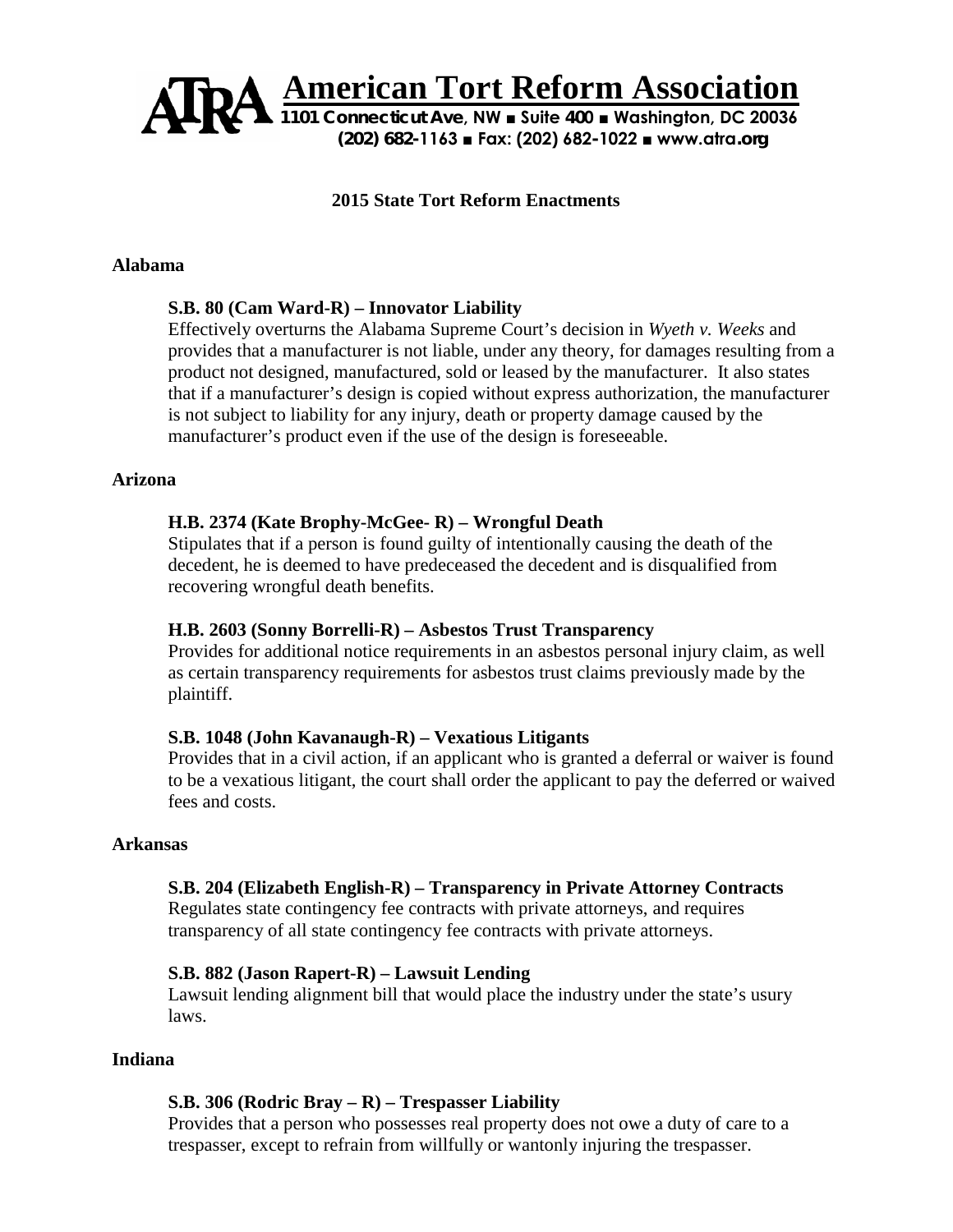### **H.B. 1192 (Kevin Mahan-R) – "Pay to Play"**

Specifies that an insurer may not pay noneconomic damages on a motor vehicle insurance claim for a loss incurred by an uninsured motorist who is at least 18 years old. It also provides that a person who sustained bodily injury or property damage as a result of the accident but who was uninsured at the time may not recover noneconomic damages from the person who was operating the other vehicle unless he was convicted of a crime.

### **Maryland**

### **H.B. 164 (Kathleen Dumais – D) – Appeal Bond Reform**

Limits the amount a defendant can be required to pay to secure the right to appeal to \$100 million.

#### **Missouri**

### **S.B. 239 (Dan Brown-R) – Noneconomic Damages Limit**

Replaces English common law causes of action for medical malpractice claims with statutory causes of action, and provides for limits on noneconomic damages for those statutory causes of action. Limits noneconomic damages to \$400,000, and \$700,000 in catastrophic cases. It also places a limit of \$700,000 in wrongful death cases.

#### **Nevada**

### **S.B. 244 (Greg Brower-R) – Transparency in Private Attorney Contracts**

Establishes transparency requirements governing a contingent fee contract for legal services provided to the State of Nevada or an officer, agency or employee of the State.

#### **S.B. 134 (Michael Roberson-R) – Appeal Bond Reform**

Limits appeal bonds to the lesser of \$50 million or the amount of the judgment. It also includes a small business exception of \$1 million or the amount of the judgment.

#### **S.B. 160 (Michael Roberson- R) – Trespasser Liability**

Restores the traditional common law duty of limited care for all defendants in trespasser cases.

#### **Ohio**

### **S.B. 38 (Bill Seitz – R) – Transparency in Private Attorney Contracts**

Provides for transparency in contracts between the state and private attorneys when contracting on a contingency fee basis. Contains tiered limits on the aggregate contingency fees that the private attorneys are allowed to receive from the state.

#### **Oklahoma**

#### **S.B. 789 (Anthony Sykes-R) – Phantom Damages**

Provides for the admissibility of the full amount paid as the full amount in question regarding medical bills used for damages calculations. It also states that if no bills have been paid, then the amount billed shall be admissible at trial subject to the limitations regarding any lien filed in the case.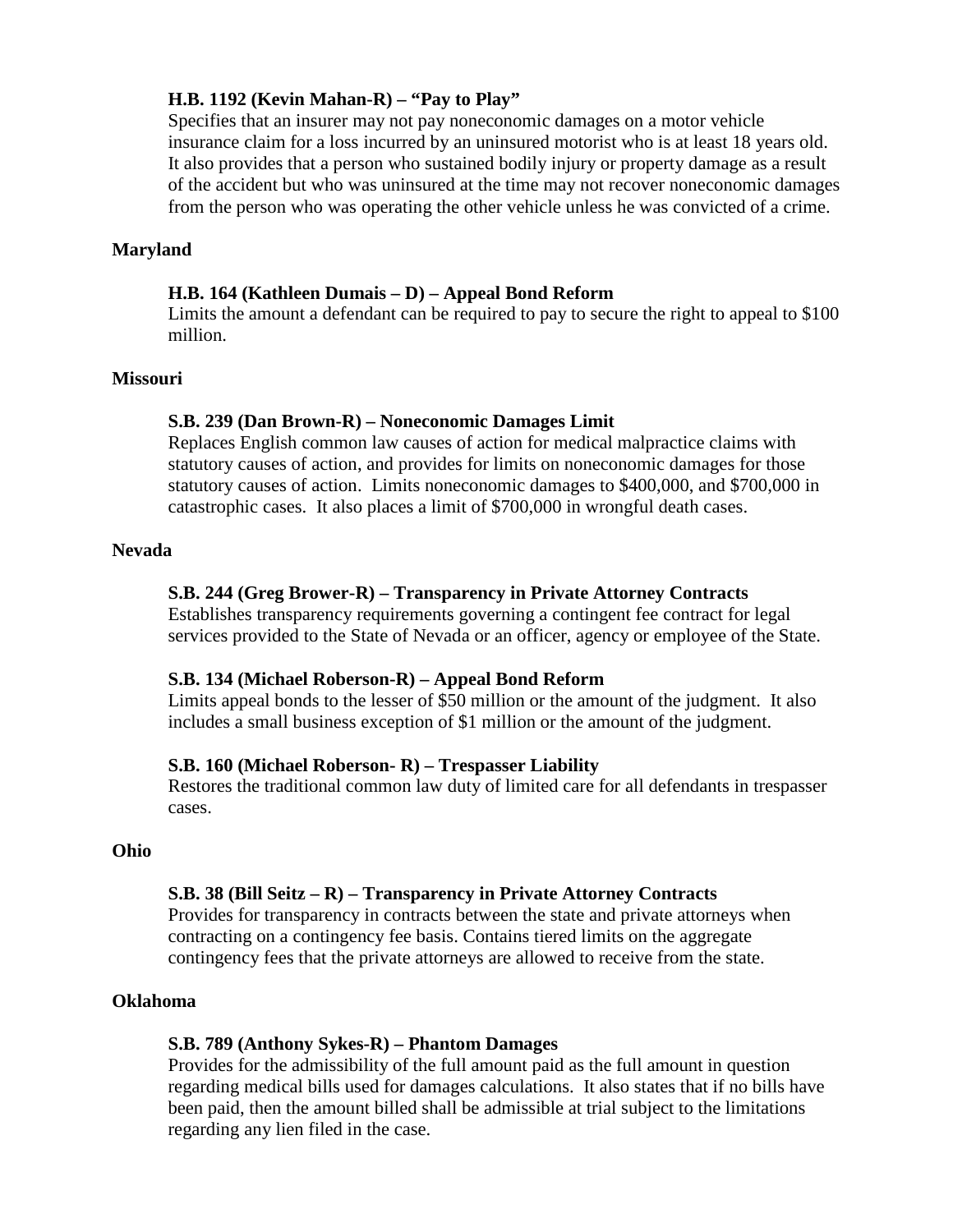### **South Carolina**

### **H.B. 3266 (David R. Hiott-R) – Trespasser Liability**

Establishes the "Trespasser Responsibility Act," which provides that a landowner owes no duty to trespassers except to refrain from causing willful or wanton injury. The act establishes an exception to the "no duty" general rule for artificial improvements made to land that are likely to injure a trespassing child if reasonable care is not taken to prevent the potential harms.

### **Texas**

# **H.B. 1492 (Doug Miller – R) – Asbestos Trust Transparency**

Provides for additional notice requirements in an asbestos personal injury claim, as well as certain transparency requirements for asbestos trust claims previously made by the plaintiff.

### **H.B. 1692 (Kenneth Sheets – R) – Forum Non Conveniens**

Changes Texas law for in-state plaintiffs relative to *forum non conveniens*, and allows for a trial court to dismiss a claim under such a theory provided substantial deference has been given to the in-state legal resident plaintiff.

### **Utah**

### **H.B. 34 (Kay McIff-R) – Noneconomic Damages**

Limits the amount of damages recoverable in personal injury actions when the injured person dies before judgment or settlement of causes unrelated to the action. Provides that in no event shall an award of general damages against a wrongdoer or insurer exceed a specified amount of available liability, uninsured or underinsured motor vehicle coverage.

### **S.B. 233 (Stuart Adams-R) – Transparency in Private Attorney Contracts**

Enacts provisions relating to contingent fee contracts between the attorney general and private attorneys. Places tiered limits on the amount of contingency fees a private attorney can receive.

### **West Virginia**

# **H.B. 2002 (Danny Wagner-R) – Comparative Fault**

Predicates actions for damages upon comparative fault principles. Abolishes joint liability and implement several liability and provides that the fault of a nonparty may be considered if the plaintiff entered into a settlement agreement with the nonparty or if the defendant party gives notice no later than 180 days before the trial date that a nonparty was wholly or partially at fault.

### **H.B. 2010 (Kayla Kessinger-R) – Judicial Elections**

Requires the election of justices of the State Supreme Court of Appeals, circuit court judges, family court judges and magistrates to be on a non-partisan basis.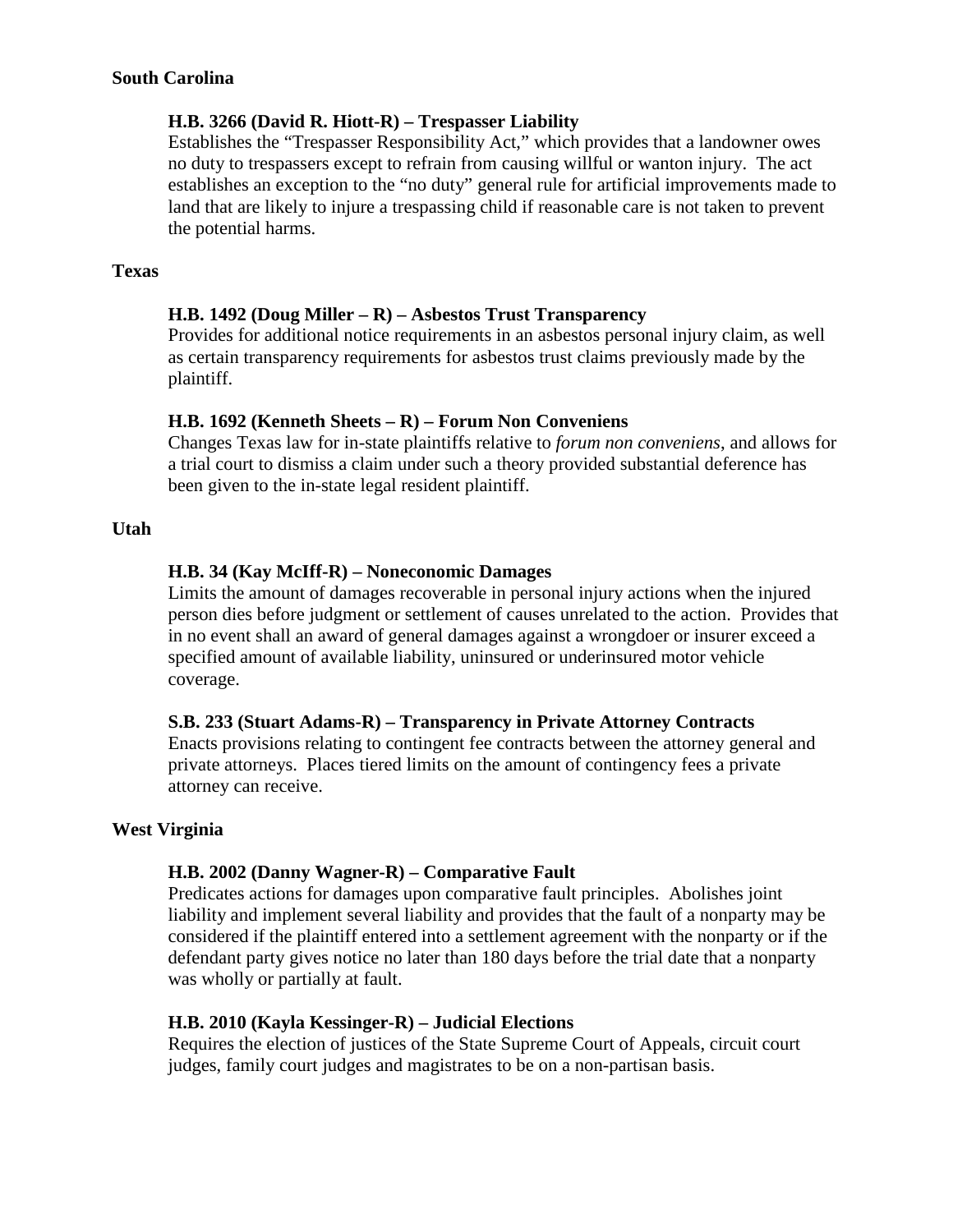# **H.B. 2011 (Robert Hanshaw-R) – Workers' Compensation**

Establishes liability and defenses for employees and employers making a claim to the Workers' Compensation Fund where an injury is self-inflicted or intentionally caused by the employer.

# **S.B. 3 (Corey Palumbo-D) – Trespasser Liability**

Codifies existing common law in West Virginia regarding the duty of care land owners owe trespassers. Provides that a possessor or real property owes no duty of care to a trespasser except in limited circumstances.

# **S.B. 6 (Ryan James Ferns-R) - Medical Liability**

Links the noneconomic damages limit to the Consumer Price Index, requires appellate courts to review the standards applied to admitting expert testimony de novo, and excludes amounts written off a medical bill by a thirty party from the definition of a "collateral source."

### **S.B. 13 (David Clay Nohe- R) – Open and Obvious Doctrine**

Reinstates the open and obvious doctrine. Limits civil liability of a possessor of real property for injuries caused by open and obvious hazards and reinstates and codifies open and obvious doctrine of common law as it existed prior to judicial abolition.

### **S.B. 315 (Jeff Mullins-R) - Consumer Protection Act Reform**

Amends West Virginia's Consumer Protection Act and provides that no award of damages under the CPA may be made without proof that the person seeking damages suffered an actual out-of-pocket loss that was proximately caused by a violation of the statute. Provides that either party in a CPA action has the right to demand a jury trial. Specifies that it is the intent of the Legislature that, in construing this statute, the courts be guided by the policies of the Federal Trade Commission and interpretations given by the Federal Trade Commission and the federal courts to Section  $5(a)(1)$  of the Federal Trade 10 Commission Act (15 U. S. C. §45(a)(1)).

# **S.B. 344 (Charles Trump-R) – Punitive Damages**

Establishes limitations on certain types of compensatory damages, and on punitive damages in employment claims.

### **S.B. 411 (Tom Takubo-R) – Asbestos Trust Transparency**

Creates the Asbestos Bankruptcy Trust Claims Transparency Act and Asbestos and Silica Claims Priorities Act.

# **S.B. 421 (Charles Trump) – Punitive Damages**

Requires a plaintiff, in order to recover punitive damages, to establish by clear and convincing evidence that the defendant acted with actual malice or a conscious, reckless and outrageous indifference to the health, safety and welfare of others. Limits the award of punitive damages to \$500,000 or four times the amount of compensatory damages, whichever is greater.

### **Wisconsin**

**S.B. 21 (Joint Committee on Finance) – False Claims**

Repeals Wisconsin's "False Claims for Medical Assistance Act."